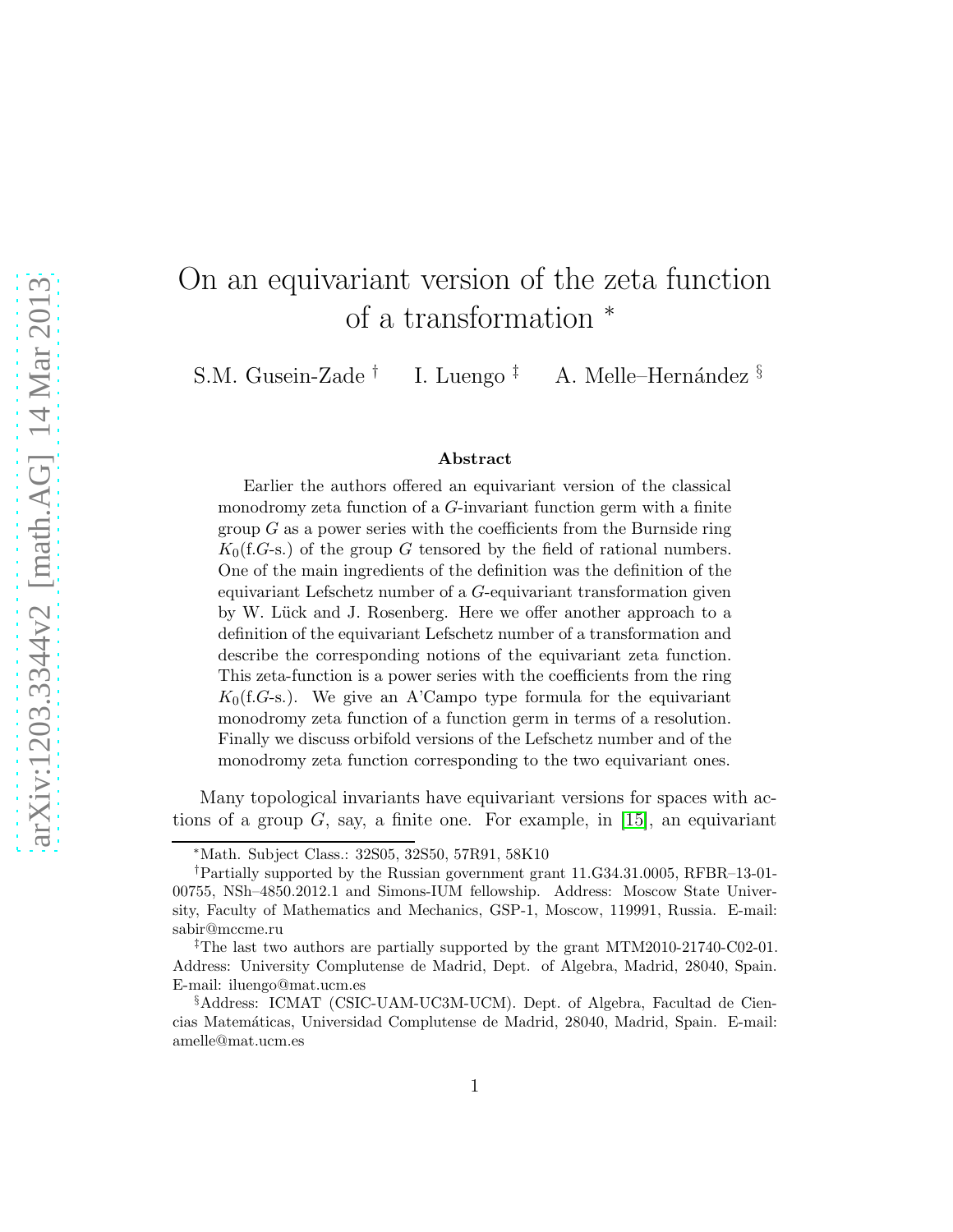version of the Euler characteristic is an element of the Grothendieck ring of  $\mathbb{Z}[G]$ - or  $\mathbb{Q}[G]$ -modules. In [\[14,](#page-14-1) Section 5.4] it is defined as an element of the Burnside ring of the group G (that is of the Grothendieck ring  $K_0(f,G-s.)$ of finite G-sets). Applying these concepts to the Milnor fibre, one gets an equivariant version of the Milnor number of a G-invariant function-germ. For example, in [\[16\]](#page-14-2) it is an element of the ring of virtual representations of the group  $G$ .

An important invariant of a germ of a holomorphic function (on  $(\mathbb{C}^n,0)$  or on a germ of a complex analytic variety) is its monodromy zeta function. It is defined as the zeta function of the classical monodromy transformation on the Milnor fibre. The monodromy zeta function is connected with a number of other invariants, topological and analytic ones. For example, in [\[3\]](#page-13-0), it was shown that, for an irreducible plane curve singularity, the monodromy zeta function of the corresponding function-germ coincides with the Poincaré series of the natural fitration on the local ring defined by the curve valuation. There are generalizations of this fact to some other situations (see, e.g., a survey in [\[8\]](#page-14-3)). In all these cases one has no intristic explanation of the relation. The relation is obtained by independent computation of the right and left hand sides of it in the same terms and comparison of the obtained results.

Generalizations of relations of this sort to equivariant settings could help to understand the general framework. This leads to the desire to define equivariant analogues of monodromy zeta functions and of the Poincaré series of filtrations. These problem is not trivial and equivariant analogues are not unique. For example, in  $[4, 5]$  $[4, 5]$ , there were offered different approaches to equivariant Poincaré series. In  $[10]$ , there was given an equivariant version of the monodromy zeta function as a power series with the coefficients from  $K_0(\text{f.G-s.})\otimes\mathbb{Q}$ . The fact that it was defined only after tensoring by the field Q of rational numbers makes it less reasonable, in particular, to compare it with the equivariant versions of the Poincaré series which were defined over integers.

One of the main ingredients of the definition of the equivariant version of the monodromy zeta function in [\[10\]](#page-14-5) was the definition of the equivariant Lefschetz number of a transformation from [\[13\]](#page-14-6). The definition from [\[13\]](#page-14-6) is rather natural. Moreover, one can say that it is the only possible definition possessing some reasonable properties. However the fact that it leads to a "non-integer" definition of the (monodromy) zeta function gives a hint that this definition is not absolutely adequate to this purpose.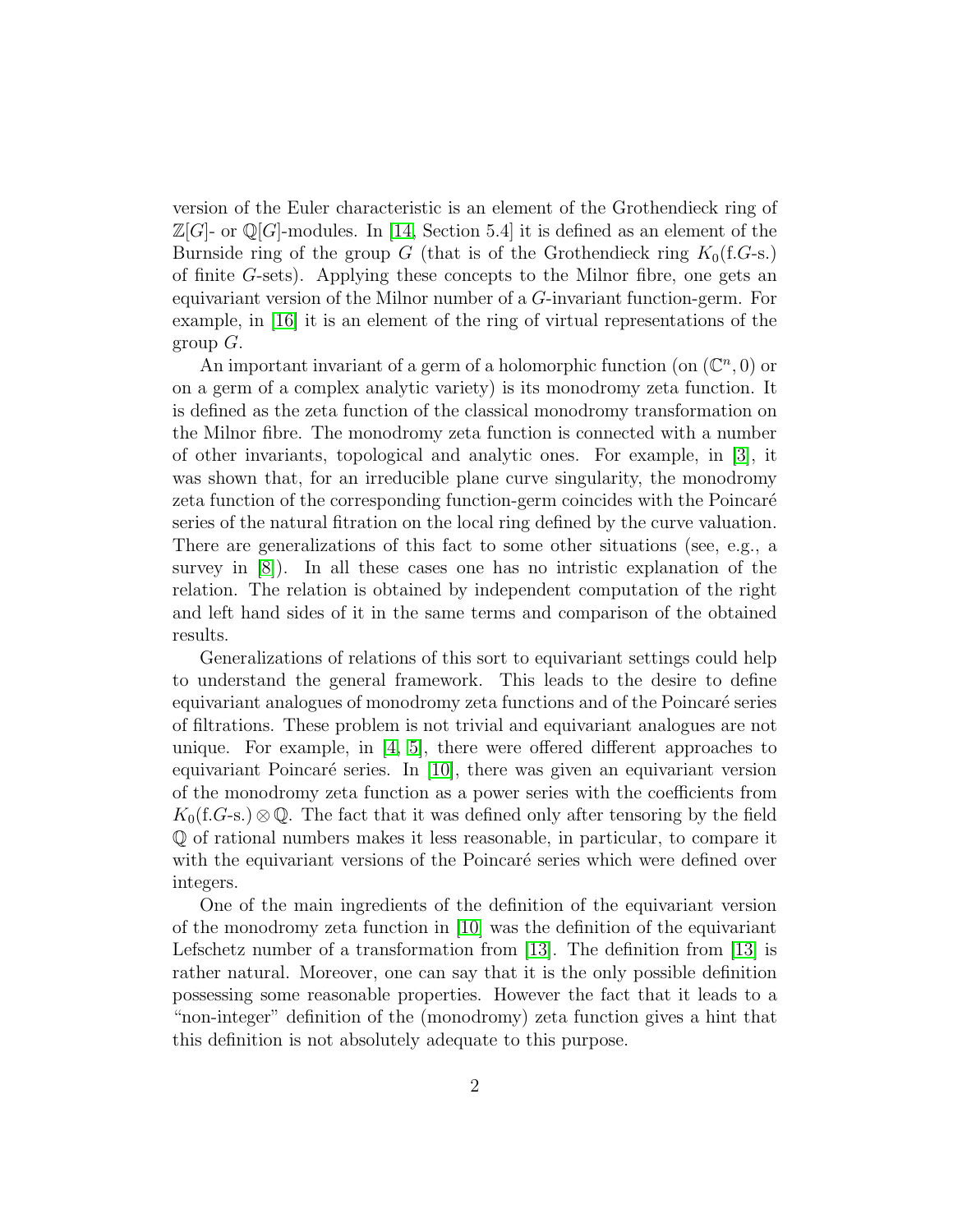There is certain freedom in a definition of an equivariant version of the Lefschetz number of a transformation connected with the question whether it should count the fixed points of the transformation or the fixed G-orbits of it. Here we discuss the second approach, describe the corresponding equivariant versions of the Lefschetz number and of the zeta function of a transformation. This zeta-function is a power series with the coefficients from the ring  $K_0$ (f.G-s.).

We give an A'Campo type formula for the equivariant monodromy zeta function of a function germ in terms of a resolution. We also discuss possible orbifold versions of the zeta function of a transformation.

In the last section we discuss orbifold versions of the Lefschetz number and of the monodromy zeta function corresponding to the two equivariant ones.

## <span id="page-2-0"></span>1 Burnside ring and the equivariant Euler characteristic

A finite G-set is a finite set with an action (say a left one) of the group G. Isomorphism classes of irreducible G-sets (i.e. those which consist of exactly one orbit) are in one-to-one correspondence with the set  $\text{consub}(G)$ of conjugacy classes of subgroups of G. The Grothendieck ring  $K_0(f,G-s.)$  of finite G-sets (also called the Burnside ring of  $G$ ) is the group generated by isomorphism classes of finite G-sets with the relation  $[A \coprod B] = [A] + [B]$  and with the multiplication defined by the cartesian product. As an abelian group  $K_0$ (f.G-s.) is freely generated by isomorphism classes  $|G/H|$  of irreducible Gsets.

The Grothendieck ring  $K_0$ (f.G-s.) has a natural pre- $\lambda$ -ring structure defined by the series

$$
\sigma_X(t) = 1 + [X]t + [S^2X]t^2 + [S^3X]t^3 + \dots,
$$

where  $S^k X = X^k/S_k$  is the k-th symmetric power of the G-set X with the natural G-action. This pre- $\lambda$ -ring structure induces a power structure over the Grothendieck ring  $K_0(f,G-s.)$ : see [\[9\]](#page-14-7). This means that for a power series  $A(t) \in 1 + t \cdot K_0(\text{f}.G\text{-s.})[[t]]$  and  $m \in K_0(\text{f}.G\text{-s.})$  there is defined a series  $(A(t))^m \in 1 + t \cdot K_0(\text{f}.G\text{-s.})[[t]]$  so that all the properties of the exponential function hold. In these notations  $\sigma_X(t) = (1-t)^{-[X]}$ . The geometric descrip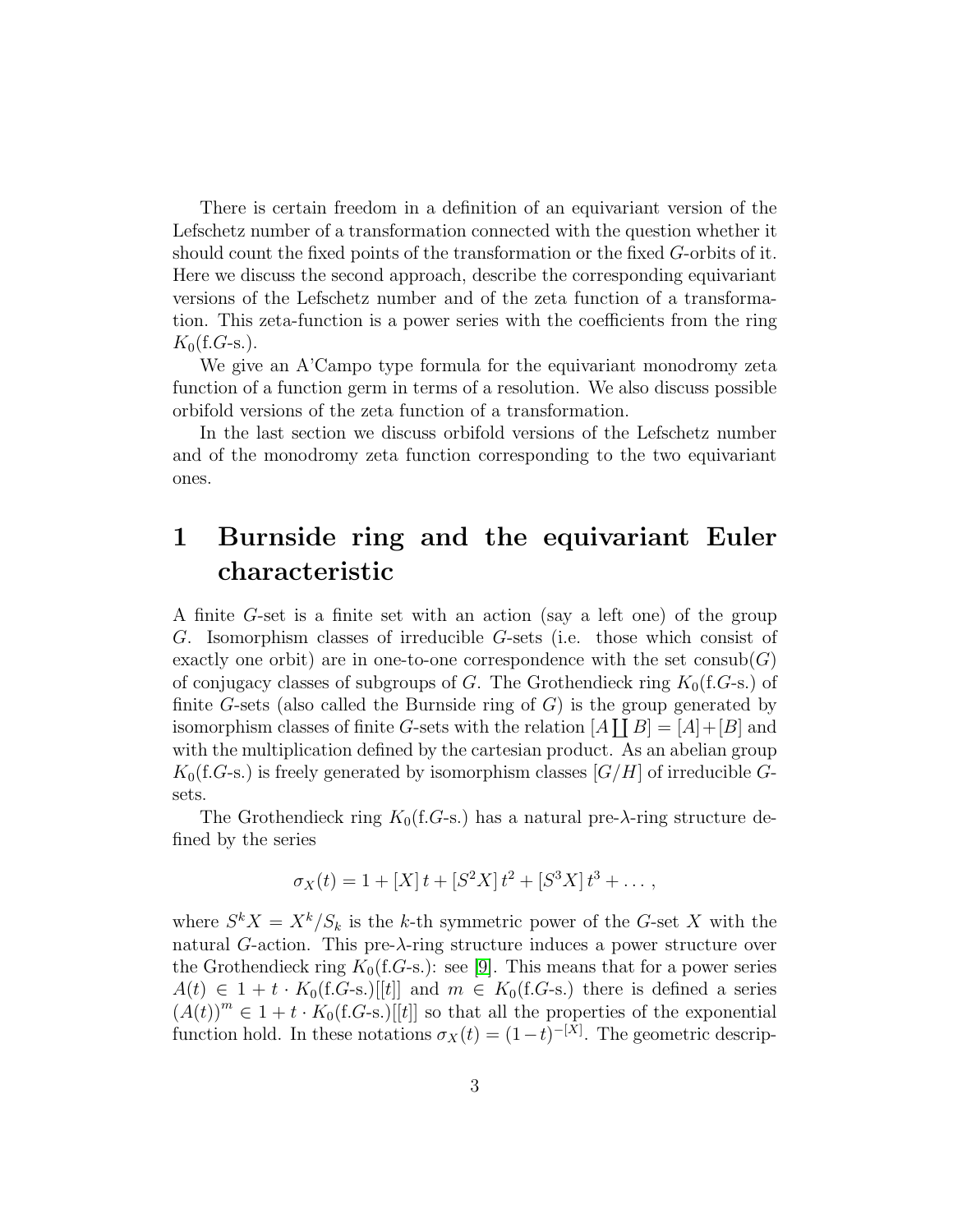tion of the natural power stracture over the Grothendieck ring of quasipro-jective varieties given in [\[9\]](#page-14-7) is valid for the power structure over  $K_0(f,G\text{-s.})$ as well.

Some examples of computation of the series  $(1-t)^{-[G/H]}$  for G being the cyclic group  $\mathbb{Z}_6$  of order 6 and the group  $S_3$  of permutations on three elements can be found in [\[10\]](#page-14-5) (with some misprints). For example

$$
(1-t)^{-[S_3/\langle e \rangle]} = \frac{1}{1-t^6}[1] + \frac{t^3}{(1-t^3)(1-t^6)}[\mathcal{S}_3/\mathbb{Z}_3] + \frac{3t^2}{(1-t^2)^2(1-t^6)}[\mathcal{S}_3/\mathbb{Z}_2] + \frac{t(1+4t^2+t^3+4t^4-2t^5+3t^6+t^7)}{(1-t^2)^2(1-t^3)(1-t^6)(1-t)^2}[\mathcal{S}_3/\langle e \rangle].
$$

There is a natural homomorphism from the Grothendieck ring  $K_0(f,G-s.)$ to the ring  $R(G)$  of virtual representations of the group G which sends the class  $[G/H] \in K_0(\text{f}.G\text{-s.})$  to the representation  $i_H^G[1_H]$  induced from the trivial one-dimensional representation  $1_H$  of the subgroup H. This homomorphism is a homomorphism of pre- $\lambda$ -rings ([\[12\]](#page-14-8)).

In some places, say, in [\[14,](#page-14-1) [13,](#page-14-6) [10\]](#page-14-5), the equivariant Euler characteristic of a G-space is considered as an element of the Grothendieck ring  $K_0(f,G-s.)$ . For a relatively good  $G$ -space  $X$  (say, for a quasiprojective variety) the equivariant Euler characteristic  $\chi^G(X) \in K_0(\text{f}.G\text{-s.})$  can be defined in the following way. For a point  $x \in X$ , let  $G_x = \{g \in G : g \cdot x = x\}$  be the isotropy subgroup of the point x. For a conjugacy class  $\mathfrak{H} \in \text{const}(G)$ , let  $X^{\mathfrak{H}} = \{x \in X :$ x is a fixed point of a subgroup  $H \in \mathfrak{H}$  and let  $X^{(\mathfrak{H})} = \{x \in X : G_x \in \mathfrak{H}\}\$ be the set of points with the isotropy subgroups from  $\mathfrak{H}$ . (One can see that in the natural sense  $X^{(5)} = X^5 \setminus X^{>5}$ , where  $X^{>5} = \bigcup X^{5'}$ . Then  $5^{\prime}$  $>$  $5$ 

<span id="page-3-0"></span>
$$
\chi^G(X) = \sum_{\mathfrak{H} \in \text{consub}(G)} \frac{\chi(X^{(\mathfrak{H})}) \, |H|}{|G|} [G/H] = \sum_{\mathfrak{H} \in \text{consub}(G)} \chi(X^{(\mathfrak{H})}/G) [G/H], \tag{1}
$$

where H is a representative of the conjugacy class  $\mathfrak{H}$ .

**Remark**. Here we use the additive Euler characteristic  $\chi(\cdot)$ , i.e. the alternating sum of the ranks of the cohomology groups with compact support. For a complex analytic variety this Euler characteristic is equal to the alternating sum of the ranks of the usual cohomology groups.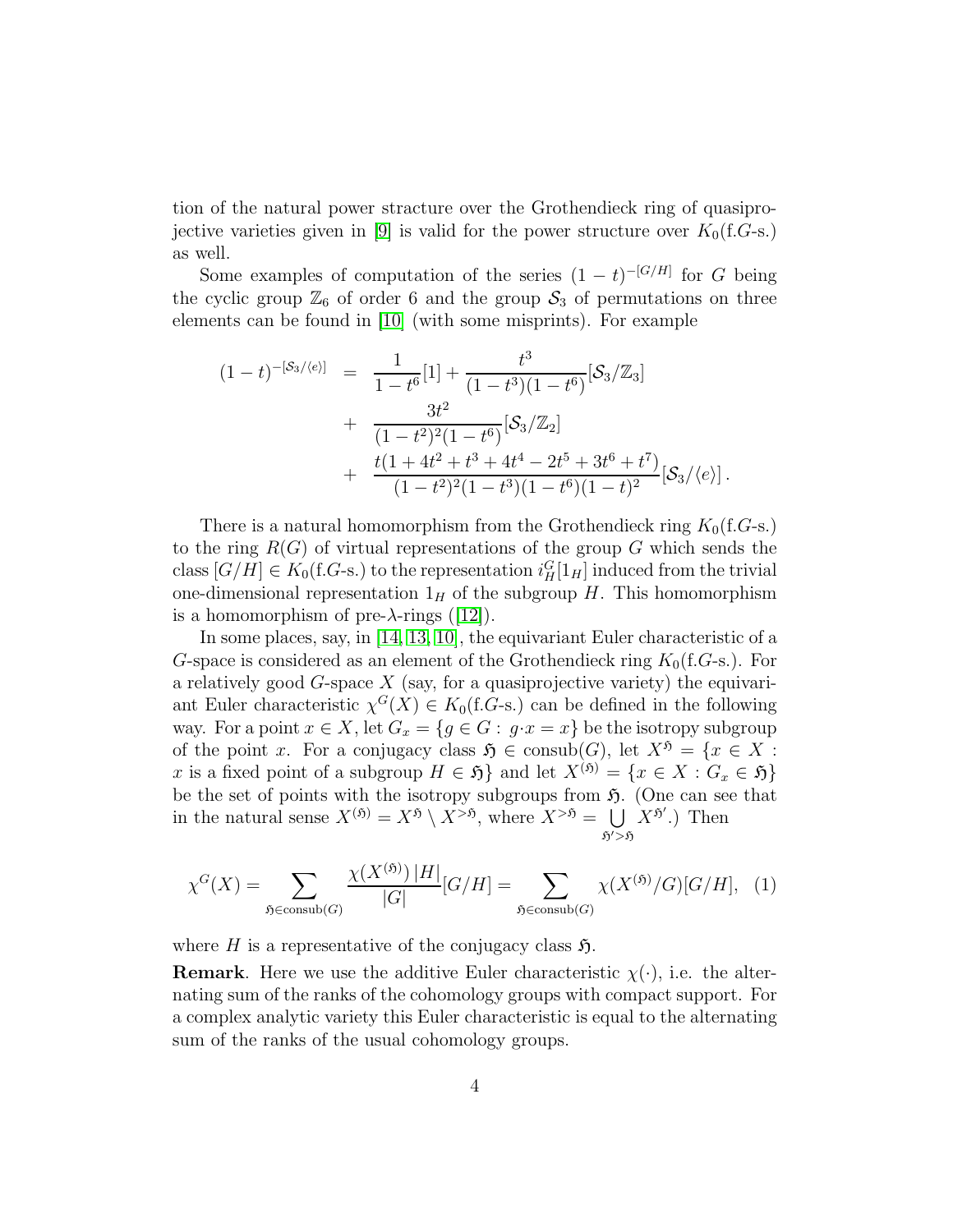Let us show that for any subgroup H of G the series  $(1-t)^{-[G/H]}$  represents rational function with the denominator equal to a product of the binomials of the form  $(1 - t^m)$ . Let

<span id="page-4-0"></span>
$$
(1-t)^{-[G/H]} = \sum_{\mathfrak{F}\in\mathrm{consub}(G)} \mathcal{A}_{H,\mathfrak{F}}(t)[G/F] \tag{2}
$$

where F is a representative of the conjugacy class  $\mathfrak{F}$ .

Let  $\mathfrak F$  be a conjugacy class of subgroups of G and let F be a representative of it. The subgroup F acts on the G-space  $G/H$ . Let  $F\backslash G/H$  be the quotient of  $G/H$  by this action and let  $p: G/H \to F\backslash G/H$  be the quotient map. For  $m = 1, 2, \ldots$ , let  $Y_m$  be the set of points of  $F\backslash G/H$  with m preimages in  $G/H$  and let  $\ell_m^{\mathfrak{F}} = |Y_m|$ . (The numbers  $\ell_m^{\mathfrak{F}}$  depend only on the congugacy class  $\mathfrak{F}$ .) For an abelian G,  $\ell_m^{\mathfrak{F}}$  is different from zero if and only if  $m = \frac{|F|}{|F \cap R}$  $|F \cap H|$ and in this case  $\ell_m^{\mathfrak{F}} = |G|/|F+H|$ .

For conjugacy classes  $\mathfrak{F}$  and  $\mathfrak{F}'$  from consub(G), let F and F' be their representatives, and let  $r_{\mathfrak{F}',\mathfrak{F}}$  be the number of fixed points of the group F on  $G/F'$ . The integer  $r_{\mathfrak{F}',\mathfrak{F}}$  is different from zero if and only if  $\mathfrak{F}' \geq \mathfrak{F}$  (i.e. there exist representatives  $F'$  of  $F$  of them such that  $F' \supset F$ . For an abelian  $G$ and for  $\mathfrak{F}' \geq \mathfrak{F}$ , one has  $r_{\mathfrak{F}',\mathfrak{F}} = |G/F'|$ .

**Lemma 1.** For  $\mathfrak{F} \in \text{consub}(G)$  one has

<span id="page-4-1"></span>
$$
\prod_{m\geq 1} (1-t^m)^{-\ell_m^{\mathfrak{F}}} = \sum_{\mathfrak{F}'\in\mathrm{consub}(G)} r_{\mathfrak{F}',\mathfrak{F}} \mathcal{A}_{H,\mathfrak{F}'}(t). \tag{3}
$$

*Proof.* Let F be a representative of  $\mathfrak F$  and let us count fixed points of the subgroup  $F$  in the left hand side and right hand side of  $(2)$ .

For a finite set X an element of  $\coprod_{k\geq 0} S^k X$  can be identified with an integer valued function on  $X$  with non-negative values. The corresponding element belongs to  $S^{k}X$  if and only if the sum of all the values of the function is equal to k. An element of  $\coprod_{k\geq 0} S^k[G/H]$  is fixed with respect to F if and only if the corresponding function is invariant with respect to the  $F$ -action on  $G/H$ . Such a function can be identified with a function on  $F\backslash G/H$ . A function on  $F\backslash G/H$  can be also considered as the direct sum of functions on the subset  $Y_s$  defined above. The generating series for the number of functions on  $Y_s$  (i.e. the series  $\sum_{k\geq 0} |S^k Y_s| t^k$ ) is  $(1-t)^{-|Y_s|} = (1-t)^{-\ell_s^{\mathfrak{F}}}$ . Each function on  $Y_s$  with the sum of values equal to k lifts to an H invariant function on  $G/H$  with the sum of the values equal to ks. Therefore the generating series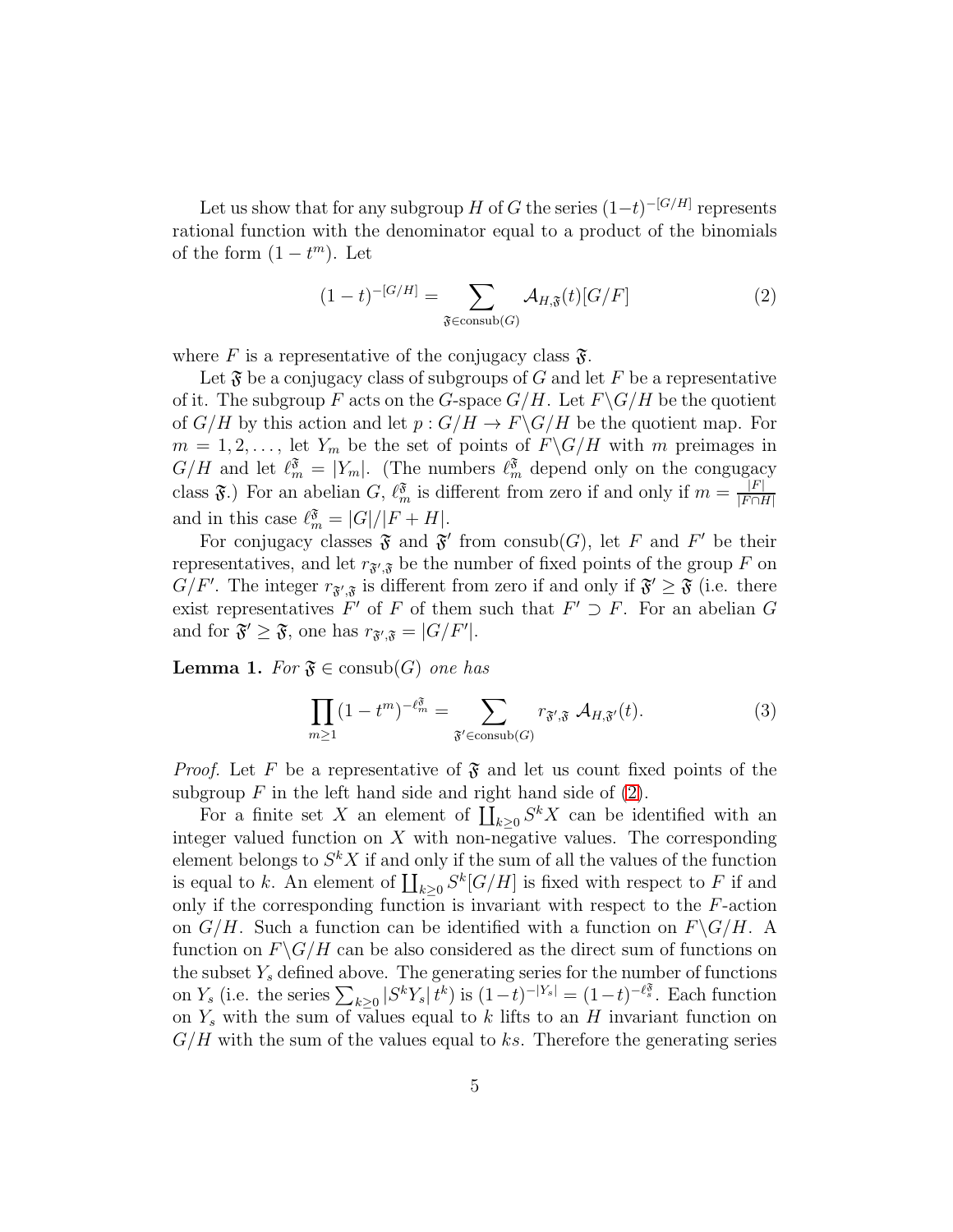for F-invariants functions on  $p^{-1}(Y_s)$  is  $(1-t^s)^{-\ell_s^{\mathfrak{F}}}$ . The generating series for all F-invariants functions on  $G/H$  is the product of those for  $p^{-1}(Y_s)$ . This is the left hand side of [\(3\)](#page-4-1).

The right hand side of  $(3)$  is obviously the set of fixed points of F on the right hand side of [\(2\)](#page-4-0).  $\Box$ 

Since  $r_{\mathfrak{F}',\mathfrak{F}}$  is different from zero if and only if  $\mathfrak{F} \leq \mathfrak{F}'$  and  $r_{\mathfrak{F}',\mathfrak{F}'}$  is different from zero, the system of equations [\(3\)](#page-4-1) is a triangular one (with respect to the partial order on the set of conjugacy classes of subgroups of  $G$ ). Toghether with the fact that the denominators of the left hand side of the equations  $(3)$ are product of the binomials ot the form  $(1 - t<sup>m</sup>)$  this implies the following statement.

<span id="page-5-2"></span>**Proposition 1.** For any subgroup H of G the series  $(1-t)^{-[G/H]}$  belongs to the localization  $K_0(f.G-S.)[t]_{(f1-t^m)}$  of the polynomial ring  $K_0(f.G-S.)[t]$  at all the elements of the form  $(1-t^m)$ ,  $m \geq 1$ .

The natural homomorphism from the Grothendieck ring  $K_0(f,G-s)$  to the ring  $R(G)$  of virtual representations of the group G sends the equivariant Euler characteristic  $\chi^G(X)$  to the one used in [\[16\]](#page-14-2). Since this homomorphism is, generally speaking, neither injective, no surjective, the equivariant Euler characteristic as an element in  $K_0(f,G-s)$  is a somewhat finer invariant than the one as an element of the ring  $R(G)$ .

## <span id="page-5-1"></span>2 An alternative version of the equivariant Lefschetz number of a map

Let  $X$  be a relatively good topological space (say, a quasiprojective complex or real variety) with a G-action and let  $\varphi: X \to X$  be a G-equivariant map. The usual ("non-equivariant") Lefschetz number  $L(\varphi)$  counts the fixed points of  $\varphi$  (or rather of its generic perturbation). The equivariant version  $L^G(\varphi)$  of the Lefschetz number from [\[13\]](#page-14-6) counts the fixed points of  $\varphi$  as a (finite) G-set. This leads to the following equation for the equivariant Lefschetz number

<span id="page-5-0"></span>
$$
L^{G}(\varphi) = \sum_{\mathfrak{H} \in \text{consub}(G)} \frac{L(\varphi_{|(X^{\mathfrak{H}}, X^{> \mathfrak{H}})})|H|}{|G|} [G/H], \tag{4}
$$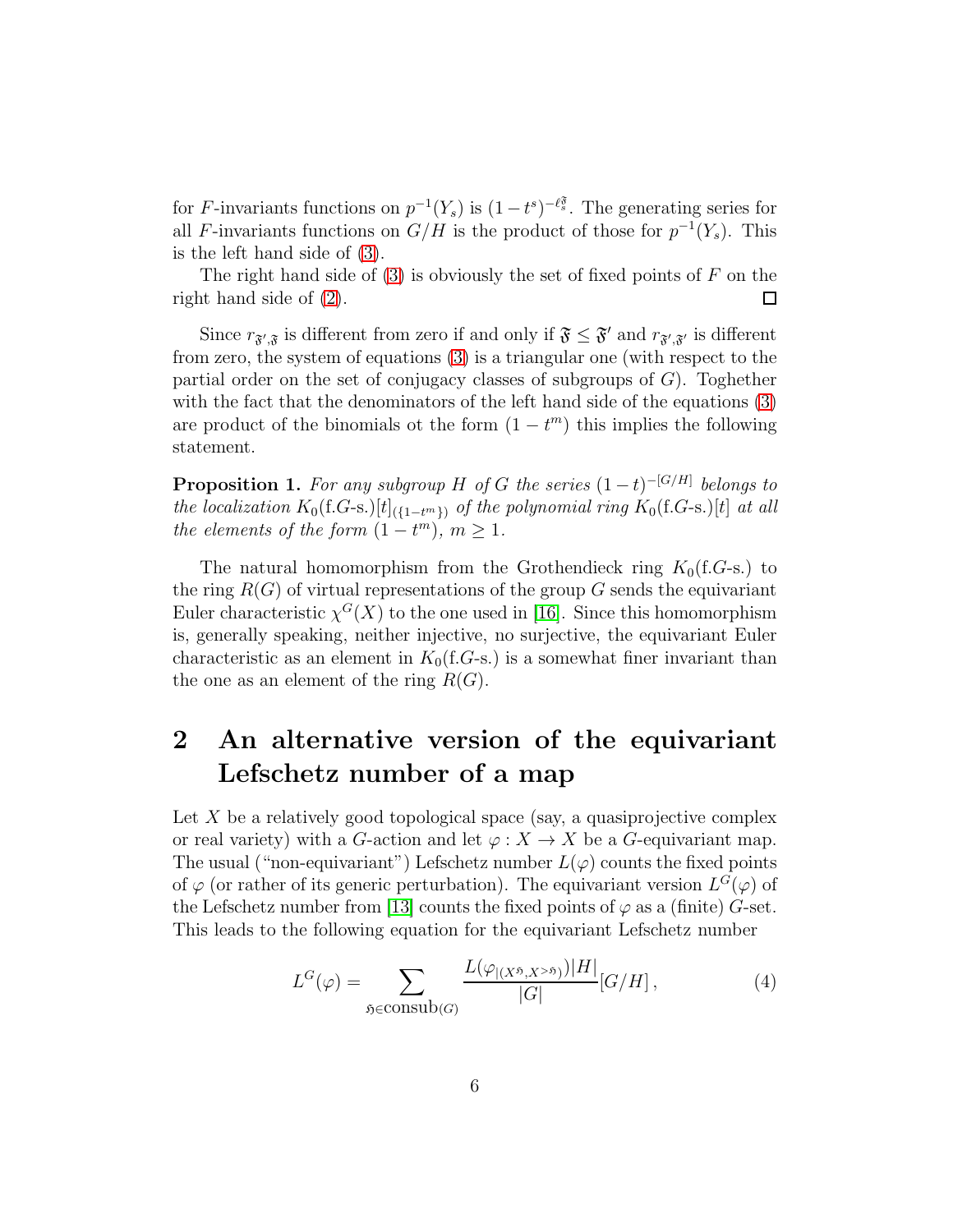where H is a represent sative of the class  $\mathfrak{H}$ . If  $\varphi$  is a G-homeomorphism (like the monodromy transformation, see Section [4\)](#page-9-0), then

<span id="page-6-0"></span>
$$
L^{G}(\varphi) = \sum_{\mathfrak{H} \in \text{consub}(G)} \frac{L(\varphi_{|X^{(\mathfrak{H})}})|H|}{|G|} [G/H]. \tag{5}
$$

Assume that one wants to count the fixed orbits of  $\varphi$  (i.e. the orbits which are sent to themselves, generally speaking, not pointwise) as finite G-sets. This leads to the following definition of the equivariant Lefschetz number:

<span id="page-6-1"></span>
$$
\widetilde{L}^G(\varphi) = \sum_{\mathfrak{H} \in \text{consub}(G)} L(\varphi_{|(X^{\mathfrak{H}}/G, X^{>\mathfrak{H}}/G)})[G/H]. \tag{6}
$$

If  $\varphi$  is a G-homeomorphism, one has

<span id="page-6-2"></span>
$$
\widetilde{L}^G(\varphi) = \sum_{\mathfrak{H} \in \text{consub}(G)} L(\varphi_{|X^{(\mathfrak{H})}/G})[G/H]. \tag{7}
$$

(It is useful to compare Equations  $(4)$ ,  $(5)$  and  $(6)$ ,  $(7)$  with the two parts of the equation [\(1\)](#page-3-0).)

**Example.** For some simplicity, let the group G be abelian, let  $X = (G/H) \times$  $\mathbb{Z}_k = \{0, 1, \ldots, k-1\}, k > 0$ , with the natural action of the group G on the first factor, and let the map  $\varphi: X \to X$  be defined by

$$
\varphi(a,i) = \begin{cases} (a, i+1) & \text{for } 0 \le i < k-1, \\ (ga, 0) & \text{for } i = k-1. \end{cases}
$$

If  $k > 1$ , then  $L^G(\varphi) = L^G(\varphi) = 0$  since  $\varphi$  has neither fixed points, no fixed orbits. The smallest i for which  $\tilde{L}^G(\varphi^i) \neq 0$  is  $i = k$ . In this case all the G-orbits in X are fixed by  $\varphi^k$  and therefore  $L^G(\varphi^k) = k[G/H]$ . On the other hand, if  $g \notin H$ , the map  $\varphi^k$  has no fixed points and thus  $L^G(\varphi^k) = 0$ . The smallest *i* for which  $L^G(\varphi^i) \neq 0$  is  $i = \ell k$ , where  $\ell$  is the order of the element g in the group  $G/H$ . In this case all the points of X are fixed by  $\varphi^{\ell k}$  and therefore  $L^G(\varphi^{\ell k}) = k[G/H].$ 

Just in the same way as in [\[13\]](#page-14-6) one can formulate the equivariant version of the Lefschetz fixed point theorem for  $\tilde{L}^G(\varphi)$  (an analogue of Theorem 2.1) in [\[13\]](#page-14-6)).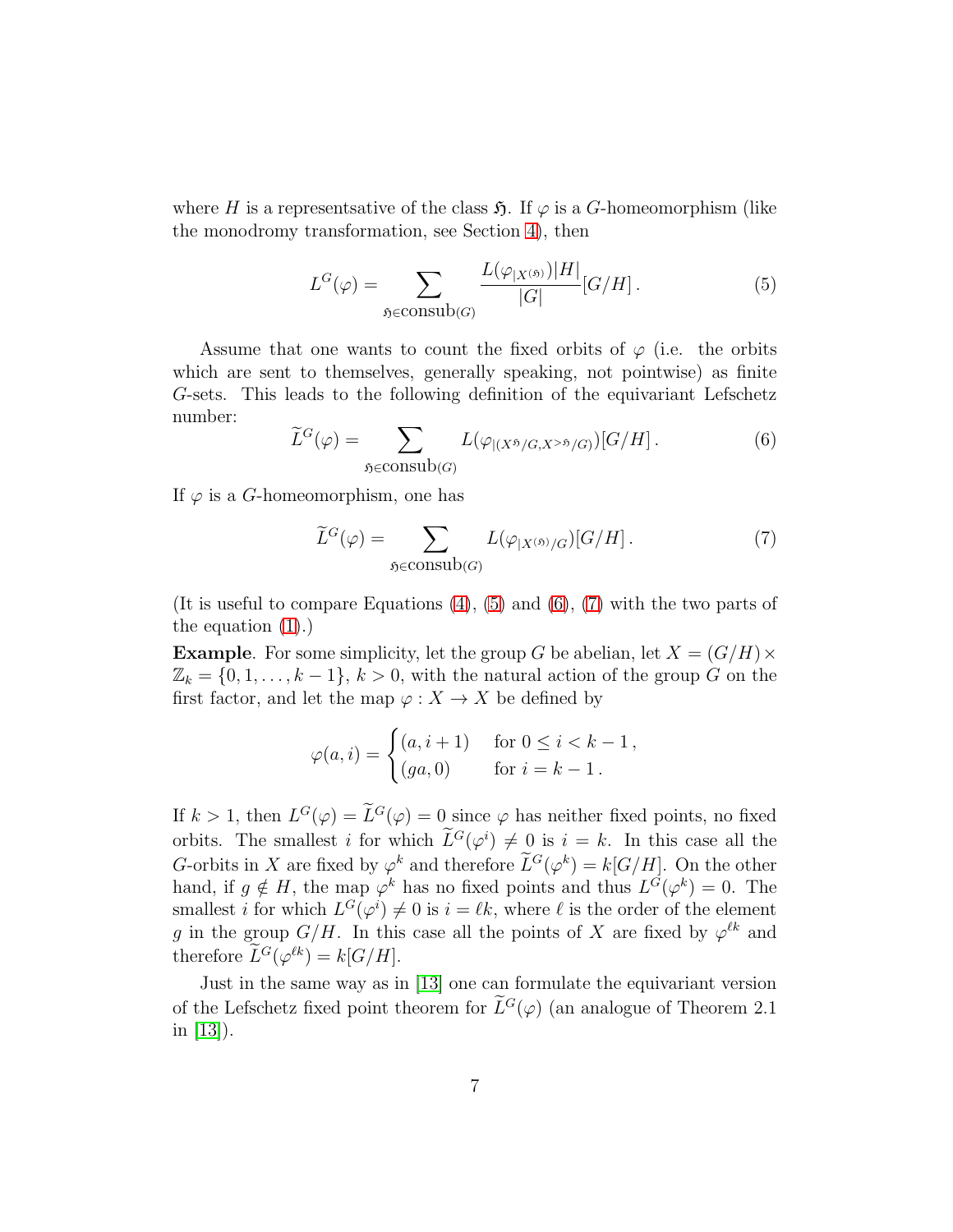### 3 The zeta function of a transformation

Let  $\varphi: X \to X$  be as above. The usual (non-equivariant) zeta function of  $\varphi$  is defined in terms of the action of  $\varphi$  in the (co)homology groups of X (in a way somewhat similar to the definition of the Lefschetz number). This definition is not convinient for a direct generalizarion to the equivariant case. It is more convinient to use the definition of the zeta function of the transformation  $\varphi$  in terms of the Lefschetz numbers of the iterates of  $\varphi$ . One defines integers  $s_i$ ,  $i = 1, 2, \ldots$ , recursively by the equation

<span id="page-7-0"></span>
$$
L(\varphi^m) = \sum_{i|m} s_i . \tag{8}
$$

The number  $s_m$  counts the points  $x \in X$  with the  $\varphi$ -order equal to m (i.e.  $\varphi^m(x) = x$ ,  $\varphi^i(x) \neq x$  for  $0 < i < m$ ). Together with each such point all its images under the iterates of  $\varphi$  (there are exactly m different ones) are of this sort. Therefore  $s_m$  is divisible by m. One defines the zeta function  $\zeta_{\varphi}(t)$  to be

<span id="page-7-1"></span>
$$
\zeta_{\varphi}(t) := \prod_{m \ge 1} (1 - t^m)^{-s_m/m}.
$$
 (9)

Remark. There are two traditions to define the zeta function of a transformation. The other one does not contain the minus sign in the exponent and therefore is the inverse to this one. Here we follow the definition from [\[1\]](#page-13-2).

In the equivariant version, let  $s_m^G(\varphi)$  and  $\tilde{s}_m^G(\varphi)$  be defined through  $L^G(\varphi^i)$ and  $\hat{L}^G(\varphi^i)$  respectively by the analogues of the equation [\(8\)](#page-7-0)

<span id="page-7-2"></span>
$$
L^G(\varphi^m) = \sum_{i|m} s_i^G(\varphi), \ \ \widetilde{L}^G(\varphi^m) = \sum_{i|m} \widetilde{s}_i^G(\varphi). \tag{10}
$$

The elements  $s_m^G(\varphi)$  and  $\tilde{s}_m^G(\varphi)$  count the points in X the  $\varphi$ -order of which is equal to m in X and in  $X/G$  respectively.

Example. In the Example from Section [2](#page-5-1)

$$
\begin{aligned}\n\widetilde{s}_i^G(\varphi) &= 0 \quad \text{for} \quad i < k \quad \text{and} \quad \widetilde{s}_k^G(\varphi) = \widetilde{L}^G(\varphi) = k[G/H], \\
s_i^G(\varphi) &= 0 \quad \text{for} \quad i < \ell k \quad \text{and} \quad s_{\ell k}^G(\varphi) = L^G(\varphi) = k[G/H].\n\end{aligned}
$$

One can see that in this case  $\tilde{s}_k^G(\varphi)$  is divisible by k, but  $s_{\ell k}^G(\varphi)$  is not divisible by  $\ell k$ . This is a general feature. One can easily prove the following proposition.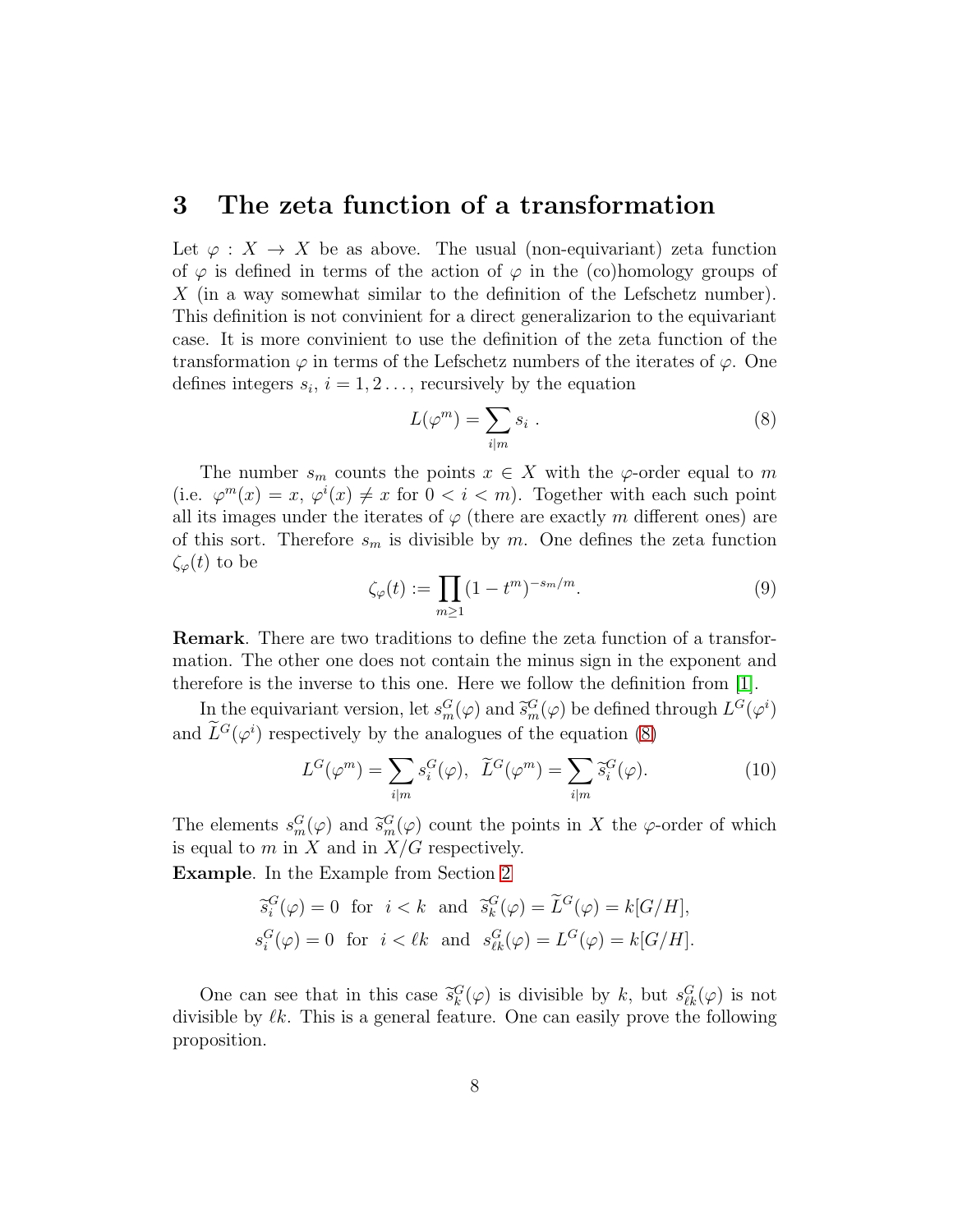**Proposition 2.** The element  $\tilde{s}_m^G(\varphi)$  in  $K_0$ (f.G-s.) is divisible by m.

This permits to give the following definition:

**Definition:** The equivariant zeta function of a G-equivariant map  $\varphi: X \to$ X is the series  $\tilde{\zeta}_{\varphi}^G(t) \in 1 + t \cdot K_0(f.G-s.)[[t]]$  defined by

<span id="page-8-2"></span>
$$
\widetilde{\zeta}_{\varphi}^G(t) = \prod_{m \ge 1} (1 - t^m)^{-\widetilde{s}_m^G/m},\tag{11}
$$

where the virtual finite G-sets  $\widetilde{s}_m^G \in K_0(f.G-s.)$  are defined as above.

**Remark**. The definition given in [\[10\]](#page-14-5) used the elements  $s_m^G$  and made sense only after tensoring by the field Q.

Applying the natural homomorphism from the Grothendieck ring  $K_0(f,G-s.)$ to the ring  $R(G)$  of representations of the group G (see Section [1\)](#page-2-0) one gets a reduced version of the zeta function as an element of  $1 + t \cdot R(G)[[t]]$ . The equivariant Poincaré series of filtrations defined in  $[4]$  also belongs to the set  $1+t\cdot R(G)[[t]]$ . (In fact the latter one even belongs to the set  $1+t\cdot R_1(G)[[t]]$ , where  $R_1(G)$  is the subring of  $R(G)$  generated by the one-dimensional representations. However, for an abelian group  $G$ , where the notion of the equivariant Poincaré series from  $\vert 4 \vert$  really makes sense, these sets coincide.)

The properties of the equivariant Lefschetz numbers and the example above imply the following propositions.

<span id="page-8-0"></span>**Proposition 3.** Let  $\varphi: X \to X$  be such that  $\varphi(Y) \subset Y$ ,  $\varphi(X \setminus Y) \subset X \setminus Y$ for a G-subset  $Y \subset X$ . Then

$$
\widetilde{\zeta}_{\varphi}^G(t) = \widetilde{\zeta}_{\varphi|Y}^G(t) \cdot \widetilde{\zeta}_{\varphi|X \setminus Y}^G(t).
$$

<span id="page-8-1"></span>**Proposition 4.** Let  $X = X^{(5)}$  for a conjucacy class  $\mathfrak{H} \in \mathit{consub}(G)$  and let  $\varphi: X \to X$  be a G-equivariant map. Then

$$
\widetilde{\zeta}_{\varphi}^{G}(t) = \left(\zeta_{\varphi|X/G}(t)\right)^{[G/H]}
$$

for a representative H of the class  $\mathfrak{H}$ .

Assume that a G-equivariant map  $\varphi: X \to X$  preserves the subspaces  $X^{(5)}$ , i.e.  $\varphi(X^{(5)}) \subset X^{(5)}$ . In this case  $\varphi_{|X/G}$  preserves the subspaces  $X^{(5)}/G$ . Propositions [\(3\)](#page-8-0) and [\(4\)](#page-8-1) imply the following statement.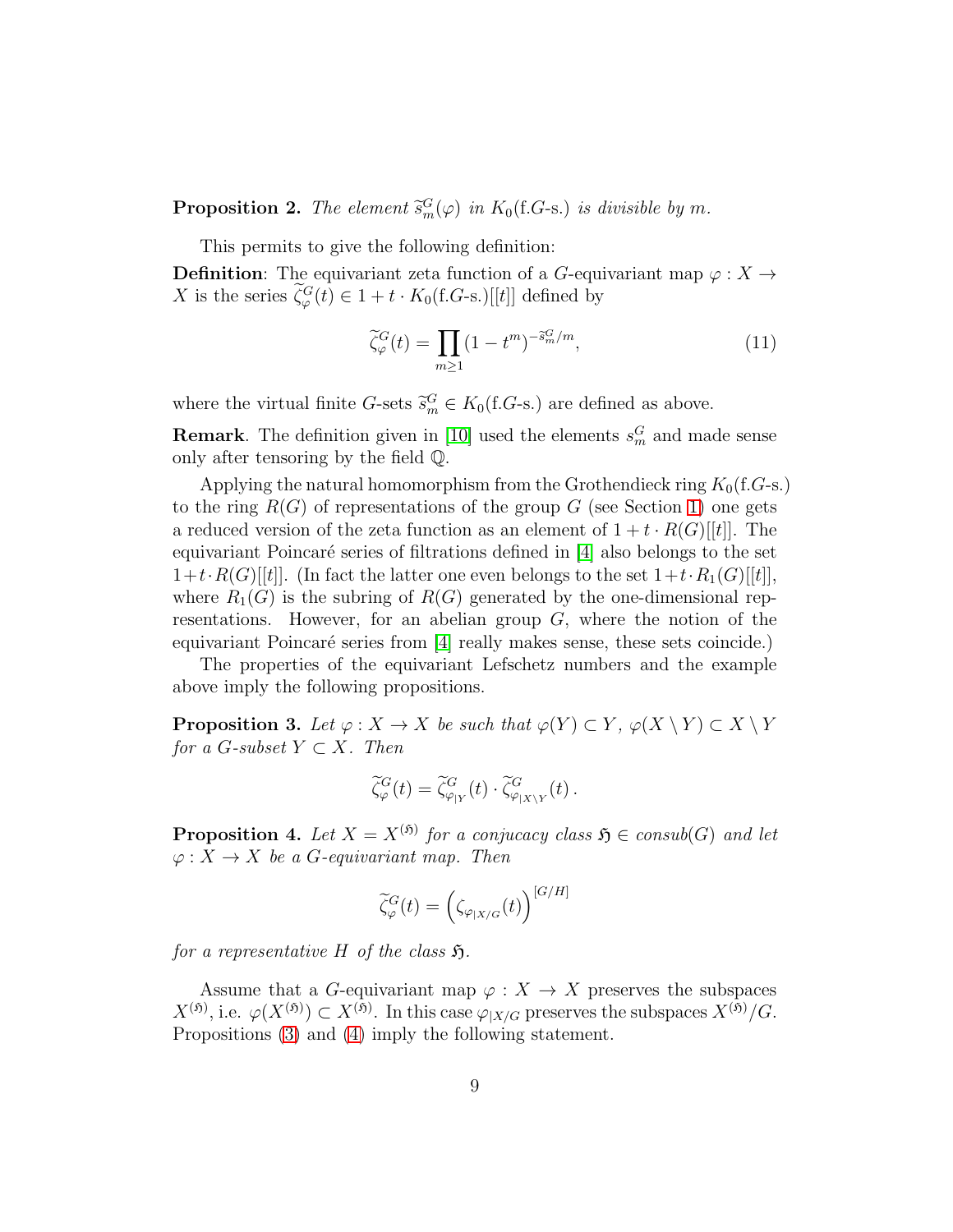**Proposition 5.** Let  $\varphi: X \to X$  be a G-equivariant map that preserves the subspaces  $X^{(5)}$  for any conjucacy class  $5 \in \text{consub}(G)$ . Then

$$
\widetilde{\zeta}_{\varphi}^G(t) = \prod_{\mathfrak{H} \in \mathcal{C} on sub(G)} \left( \zeta_{\varphi_{|X^{(\mathfrak{H})}/G}}(t) \right)^{[G/H]}.
$$

This statement can be applied to the monodromy transformation below.

## <span id="page-9-0"></span>4 The A'Campo type formula for the equivariant monodromy zeta function

Let  $(V, 0)$  be a germ of a purely *n*-dimensional complex analytic variety with an action of the group G and let  $f : (V, 0) \to (\mathbb{C}, 0)$  be the germ of a Ginvariant analytic function such that  $\text{Sing } V \subset f^{-1}\{0\}$ . Let  $M_f$  be the Milnor fibre of the germ f at the origin:  $M_f = \{x \in V : f(x) = \varepsilon, ||x|| \leq \delta\}$  with  $0 < |\varepsilon| \ll \delta$  small enough (for this definition we assume  $(V, 0)$  to be embedded in the affine space  $(\mathbb{C}^N,0)$ . The group G acts on the Milnor fibre  $M_f$ . The classical monodromy transformation  $h = h_f : M_f \to M_f$  is a G-equivariant map corresponding to the loop  $\varepsilon(\tau) = \varepsilon \cdot \exp(2\pi i \tau)$  in C around the origin.

Let  $\pi : (X, \mathcal{D}) \to (V, 0)$  be a G-equivariant resolution of the germ f, i.e. a proper  $G$ -equivariant map from an *n*-dimensional  $G$ -manifold  $X$  to V such that  $\pi$  is an isomorphism outside the zero level set  $f^{-1}\{0\}$  of the function  $f$  and, in a neighbourhood of any point  $p$  of the total transform  $E_0 := \pi^{-1}(f^{-1}\{0\})$  of the zero-level set  $f^{-1}\{0\}$  of the function f, there exists a local system of coordinates  $z_1, \ldots, z_n$  (centred at the point p) such that  $f \circ \pi(z_1, \ldots, z_n) = z_1^{m_1} z_2^{m_2} \cdots z_n^{m_n}$ , with non-negative integers  $m_i$ ,  $i = 1, \ldots, n$ . (This implies that the total transform  $E_0$  of the zero level set  $f^{-1}{0}$  is a normal crossing divisor on  $X$ .) Moreover, we assume that, for each point  $p \in E_0$ , the irreducible components of  $E_0$  at the point p are invariant with respect to the isotropy group  $G_p$  of the point p. (This can be achieved, if necessary, by additional blow-ups of the intersections of the components of the exceptional divisor.)

Let  $S_m$ ,  $m \geq 1$ , be the set of points p of the exceptional divisor  $\mathcal{D}$  :=  $\pi^{-1}{0}$  such that, in a neighbourhood of the point p, one has  $f \circ \pi(z_1, \ldots, z_n) =$  $z_1^m$ . For  $p \in S_m$ , let  $G_p$  be the isotropy group of the point  $p: G_p = \{g \in S_m\}$  $G: gp = p$ . The group  $G_p$  acts on the smooth germ  $(X, p)$  preserving the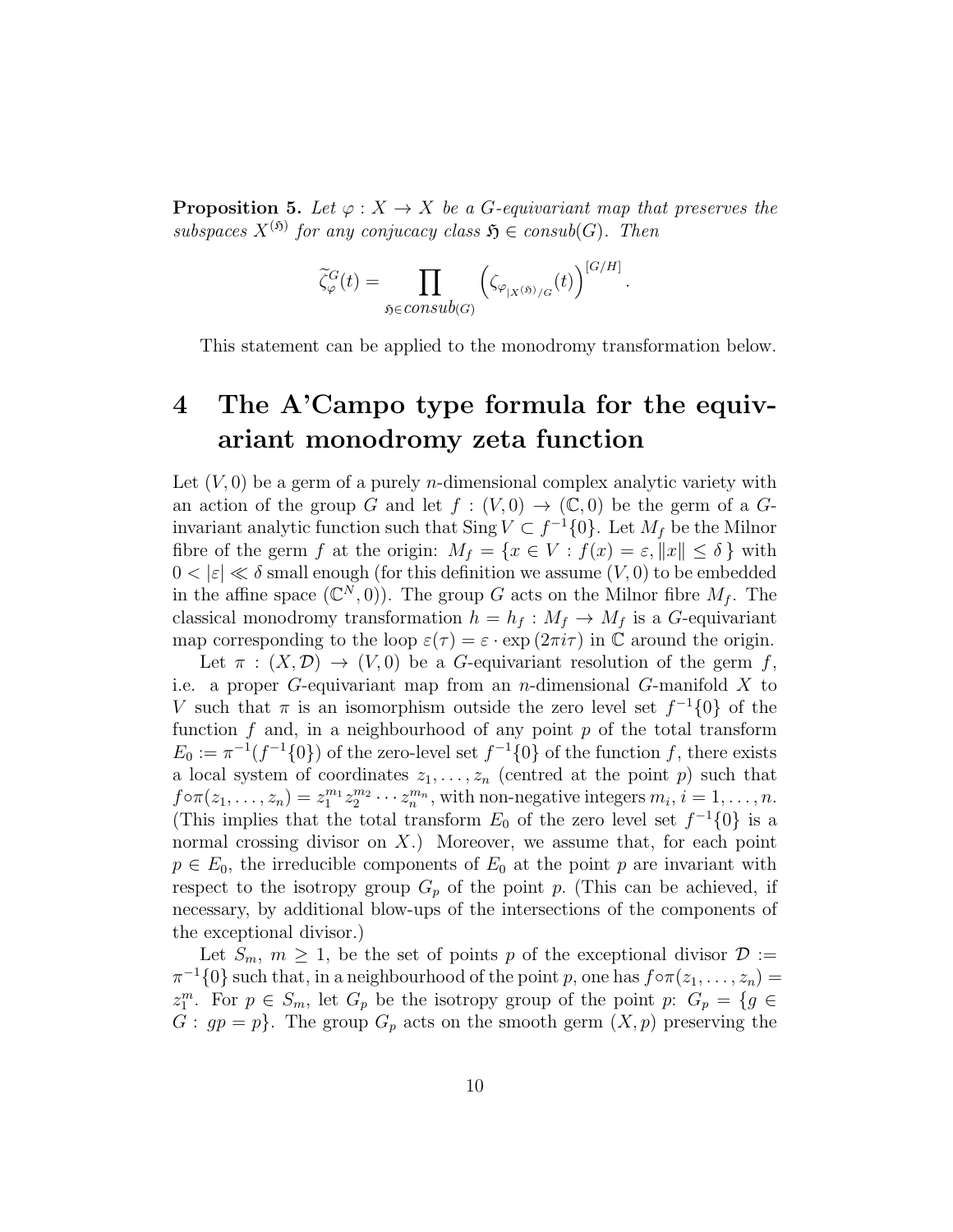exceptional divisor  $\mathcal D$  locally given by  $z_1 = 0$ . This implies that, in a neighbourhood of the point  $p$ , one can suppose  $G_p$  to act by linear transformations in coordinates  $z_1, \ldots, z_n$  preserving "the normal slice"  $z_2 = \ldots = z_n = 0$ . This way one gets a linear representation of the group  $G_p$  on this normal slice. Let  $G_p$  be the kernel of this representation. One can see that  $G_p/G_p$ is a cyclic group the order of which divides  $m$ .

Let  $S_{m,H,\widehat{H}}$ ,  $(\widehat{H} \subseteq H)$ , be the set of points  $p \in S_m$  such that the pair  $(H, \widehat{H})$  is conjugate to the pair  $(G_p, \widehat{G}_p)$ , i.e. for an element  $g \in G$  one has  $G_p = gHg^{-1}$  and  $\hat{G}_p = g\hat{H}g^{-1}$ .

Theorem.

<span id="page-10-0"></span>
$$
\widetilde{\zeta}_f^G(t) = \prod_{m \ge 1, (\mathfrak{H}, \mathfrak{H})} (1 - t^{m \frac{|\widehat{H}|}{|H|}})^{-\frac{|H| \chi(S_{m,H,\widehat{H}})}{|G|} [G/\widehat{H}]} \n= \prod_{m \ge 1, (\mathfrak{H}, \mathfrak{H})} (1 - t^{m \frac{|\widehat{H}|}{|H|}})^{-\chi(S_{m,H,\widehat{H}}/G)[G/\widehat{H}]},
$$
\n(12)

where the product is over all conjugacy classes  $(\mathfrak{H}, \widehat{\mathfrak{H}})$  of pairs of subgroups of the group G (such that  $H/\widehat{H}$  is cyclic), the pair  $(H, \widehat{H})$  is a representative of the conjugacy class  $(\mathfrak{H}, \mathfrak{H})$ .

*Proof.* Since the resolution  $\pi$  is an isomorphism ouside of  $f^{-1}(0)$ , the Milnor fibre  $M_f$  can be identified with its preimage  $\pi^{-1}(M_f) \subset X$ . Just like in the non-equivariant case (see  $[1],[6]$  $[1],[6]$ ) one can construct a G-equivariant retraction of a neighbourhood of the total transform  $E_0$  of the zero level set  $f^{-1}\{0\}$  to  $E_0$  itself such that, outside of a neighbourhood in  $E_0$  of all intersections of at least two irreducible components of  $E_0$ , i.e. where in local coordinates  $f \circ \pi(z_1,\ldots,z_n) = z_1^m, m \ge 1$ , the retraction sends a point  $(z_1, z_2, \ldots, z_n)$ to  $(0, z_2, \ldots, z_n)$ . Moreover, one can construct a monodromy transformation  $h = h_f$  which commutes with the retraction and, in a neighbourhood of a point where  $f \circ \pi(z_1, \ldots, z_n) = z_1^m$ , it sends a point  $(z_1, z_2, \ldots, z_n) \in M_f$  to  $(\exp(\frac{2\pi i}{m})z_1, z_2, \ldots, z_n) \in M_f$ ,  $M_f$  being the Milnor fibre.

From Statement [3,](#page-8-0) it follows that the equivariant zeta function  $\zeta_f^G(t) :=$  $\zeta_{h_f}^G(t)$  is equal to the product of the equivariant zeta functions for the monodromy transformation on the preimages of the strata  $S_{m,H,\widehat{H}}$  and on neighbourhoods of the intersections of the irreducible components of  $E_0$ .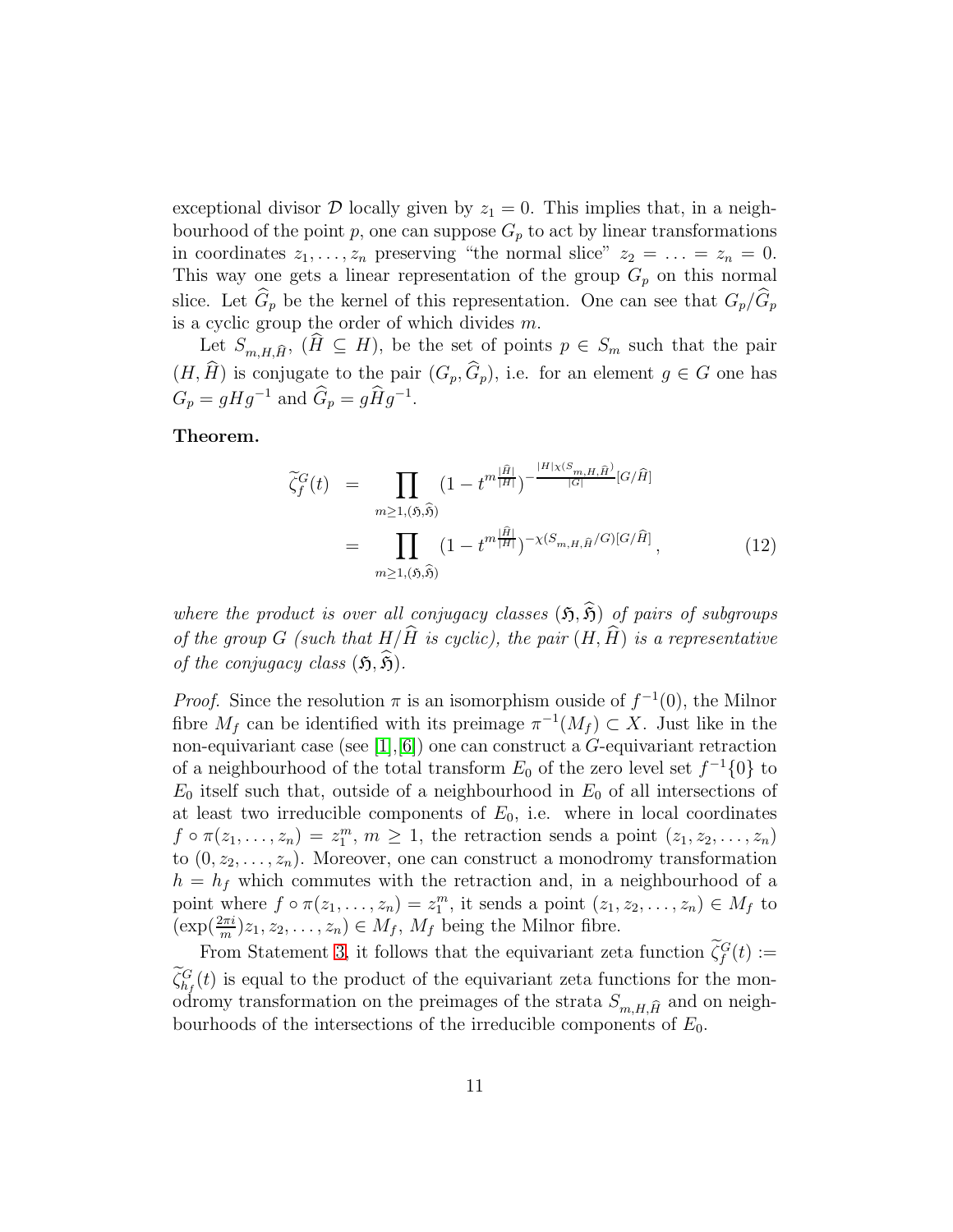One can show that the equivariant zeta function of the monodromy transformation  $h$  on a neighbourhood of an intersection of the irreducible components of  $E_0$  is equal to one. This follows from the fact that the Milnor fibre  $M_f$  in a neighbourhood of such an intersection can be fibred by circles and the monodromy transformation can be supposed to preserve these fibration.

To compute the equivariant zeta function of the monodromy transformation on the preimage of the stratum  $S_{m,H,\widehat{H}}$  it is useful to have in mind the following property of the usual zeta funtion of a transformation. Let  $\varphi: Y \to Y$  be such that  $\varphi^i$  has no fixed points for  $0 < i < k$ ,  $\varphi^k = id$ . Then  $\hat{\zeta}_{\varphi}(t) = (1 - t^k)^{-\chi(Y)/k}$ . Now the mentioned above equivariant zeta function is given by Statement [4](#page-8-1) and is equal to

$$
(1-t^{m\frac{|\widehat{H}|}{|H|}})^{-\frac{|H|\chi(S_{m,H,\widehat{H}})}{|G|}[G/\widehat{H}]}=(1-t^{m\frac{|\widehat{H}|}{|H|}})^{-\chi(S_{m,H,\widehat{H}}/G)[G/\widehat{H}]}.
$$

 $\Box$ 

This implies [\(12\)](#page-10-0).

Equation [\(12\)](#page-10-0) with Proposition [\(1\)](#page-5-2) implies the followinf statement.

**Proposition 6.** The equivariant monodromy zeta function  $\zeta_f^G(t)$  is a rational function with coefficients in the Grothendieck ring  $K_0(f,G-s.)$  of finite G-sets.

#### Examples.

- 1. Assume that the classical monodromy transformation  $h = h_f : M_f \to$  $M_f$  is an element of the group G. This happens, in particular, when f is a quasi-homogeneous function and  $G$  is its symmetry group. In this case the action of h on  $M_f/G$  is trivial and therefore  $\zeta_f^G(t) = (1 (t)^{-\chi^G(M_f)}$ . Thus in this case the equivariant monodromy zeta function is determined by the equivariant Euler characteristic  $\chi^G(M_f)$  of the Milnor fibre  $M_f$ . This corresponds to the idea that in this situation the equivariant Euler characteristic  $\chi^G(M_f)$  can be considered as an equivariant analogue of the monodromy zeta function: [\[7\]](#page-14-10).
- 2. Let  $f: (\mathbb{C}^3, 0) \to (\mathbb{C}, 0)$  be defined by  $f(x, y, z) = x^m + y^m + z^m$ . Consider the natural action of the group  $S_3$  of permutations on three elements on  $\mathbb{C}^3$  by permutations of the cooordinates. The function f is  $S_3$ -invariant. Blowing-up the origin, one gets a resolution of the function f. Let us assume that  $m = 6k$ . (In the other cases some of the strata  $S_{m,H,\widehat{H}}$  below can be empty. These cases can be treated in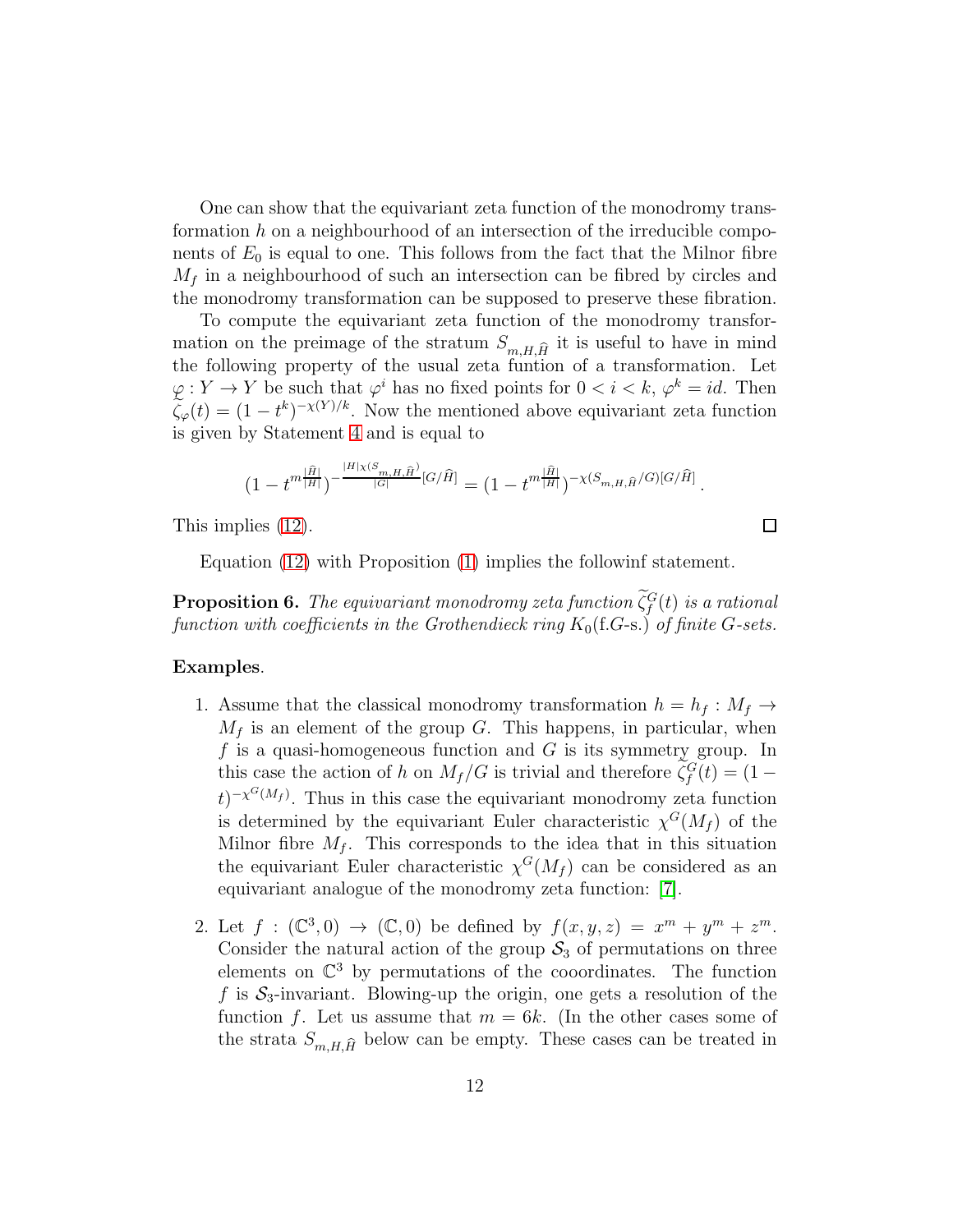the same way.) One has the following strata  $S_{m,H,\widehat{H}}$ :

a)  $S_{m,S_3,S_3}$  consists of one point  $P = (1 : 1 : 1) \in \mathbb{CP}^2 = \pi^{-1}(0)$ .

b)  $S_{m,\mathbb{Z}_2,\mathbb{Z}_2}$  consists of three lines  $\{x=y\}, \{x=z\}$  and  $\{y=z\}$  (passing trough  $P$ ) without their intersections with the strict transform of the surface  $\{f=0\}$ , i.e. with the curve  $C = \{x^m + y^m + z^m = 0\} \subset \mathbb{CP}^2$ . One has  $\chi(S_{m,\mathbb{Z}_2,\mathbb{Z}_2}/\mathcal{S}_3) = 1 - 6k$ .

c)  $S_{m,\mathbb{Z}_2,\langle e \rangle}$  consists of three points  $(1:-1:0), (1:0:-1)$  and  $(0:1:-1)$ . (For 6|m these points do not lie on the curve C.) One has  $\chi(S_{m,\mathbb{Z}_2,\langle e \rangle}/\mathcal{S}_3) = 1.$ 

d)  $S_{m,\mathbb{Z}_3,\langle e\rangle}$  consists of two points  $(1:\sigma:\sigma^2)$  and  $(1:\sigma^2:\sigma)$ , where  $\sigma = \exp(2\pi i/3)$ . (For 6|m these points do not lie on C.) One has  $\chi(S_{m,\mathbb{Z}_3,\langle e \rangle}/\mathcal{S}_3) = 1.$ 

e)  $S_{m,\langle e\rangle,\langle e\rangle}$  is the complement in  $\mathbb{CP}^2$  to the curve C and to all the strata above. One has  $\chi(S_{m,(e),\langle e \rangle}/S_3) = 6k^2 - 1$ .

Now A'Campo formula [\(12\)](#page-10-0) gives

$$
\widetilde{\zeta}_f^{\mathcal{S}_3}(t) = (1 - t^{6k})^{-1} \cdot (1 - t^{6k})^{(6k-1)[\mathcal{S}_3/\mathbb{Z}_2]} \cdot (1 - t^{3k})^{-[\mathcal{S}_3/\langle e \rangle]} \cdot (1 - t^{2k})^{-[\mathcal{S}_3/\langle e \rangle]} \cdot (1 - t^{6k})^{(1 - 6k^2)[\mathcal{S}_3/\langle e \rangle]}.
$$

### 5 On orbifold versions of the monodromy zeta functions

For a G-variety X, its *orbifold Euler characteristic*  $\chi^{orb}(X, G) \in \mathbb{Z}$  is defined, e.g., in [\[2\]](#page-13-3) or [\[11\]](#page-14-11). There is a natural homomorphism of abelian groups  $\Phi: K_0(\text{f}.G\text{-s.}) \to \mathbb{Z}$  which sends the equivariant Euler characteristic  $\chi^G(X) \in K_0(\text{f}.G\text{-s})$  to the orbifold Euler characteristic  $\chi^{orb}(X, G)$ . The homomorphism  $\Phi$  sends the generator  $[G/H]$  of  $K_0$ (f.G-s.) to  $\chi^{orb}(G/H, G)$ . For an abelian G,  $\Phi([G/H]) = |H|$  and  $\Phi$  is a ring homomorphism, but this is not the case in general.

The Lefschetz number is a sort of generalization of the Euler characteristic: the Euler characteristic is the Lefschetz number of the identity map. Therefore an equivariant version of the Lefschetz number leads to the natural orbifold versions of it: the images of the Lefschetz number by the homomorphism  $\Phi$ . The two versions  $L^G(\varphi)$  and  $\tilde{L}^G(\varphi)$  of the equivariant Lefschetz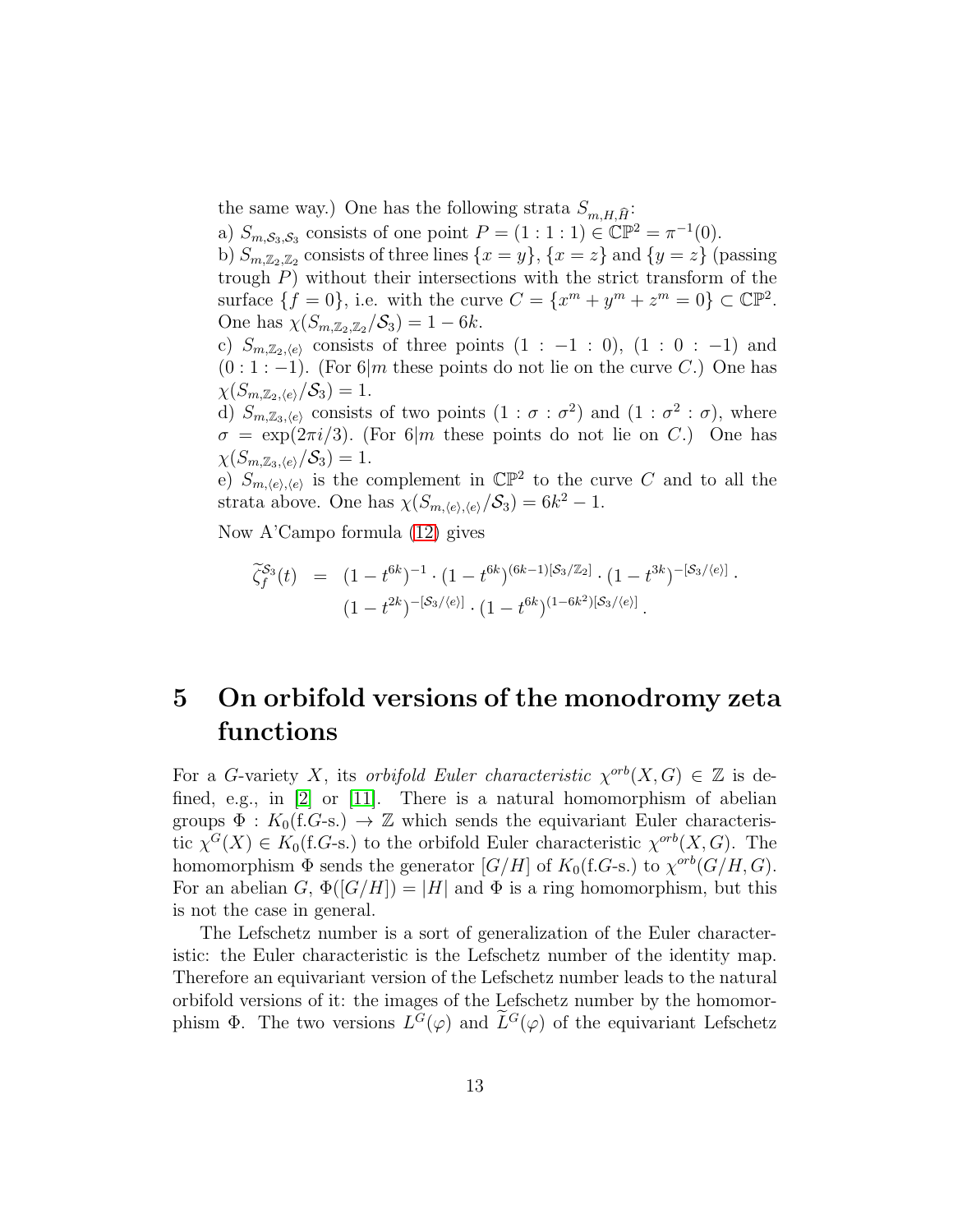number (see  $(4)$  and  $(6)$ ) give two versions

$$
L^{orb}(\varphi) = \Phi(L^G(\varphi)) \text{ and } \widetilde{L}^{orb}(\varphi) = \Phi(\widetilde{L}^G(\varphi))
$$

of orbifold Lefschetz numbers.

The usual definition of the zeta function of a transformation (e.g. equations  $(8)$ ,  $(9)$ ,  $(10)$  and  $(11)$ ) gives two orbifold versions of the zeta function of a *G*-equivariant transformation  $\varphi: X \to X$ :

$$
\zeta_{\varphi}^{\operatorname{orb}}(t) = \prod_{m \ge 1} (1 - t^m)^{-s_m^{\operatorname{orb}}/m}, \text{ and } \widetilde{\zeta}_{\varphi}^{\operatorname{orb}}(t) = \prod_{m \ge 1} (1 - t^m)^{-\widetilde{s}_m^{\operatorname{orb}}/m}, \qquad (13)
$$

where  $L^{orb}(\varphi^m) = \sum_{i|m} s_i^{orb}(\varphi)$  and  $\tilde{L}^{orb}(\varphi^m) = \sum_{i|m} \tilde{s}_i^{orb}(\varphi)$ .

The exponents  $-\frac{\widetilde{S}_{m}^{orb}}{m}$  are integers and therefore the orbifold monodromy zeta function  $\zeta_{\varphi}^{orb}(t)$  is a rational function in t. The exponents  $-s_m^{orb}/m$  are in general rational numbers.

For intance, for  $f$  from Example 2 in Section 4 one has

$$
\widetilde{\zeta}^{orb}_f(t) = (1 - t^{6k})^{-1 + 2(6k - 1) + (1 - 6k^2)} \cdot (1 - t^{3k})^{-1} \cdot (1 - t^{2k})^{-1}.
$$

This follows from the fact that, for  $G = S_3$  and for a subgroup H of  $S_3$ ,  $\chi^{orb}(\mathcal{S}_3/H, \mathcal{S}_3)=|H|.$ 

### <span id="page-13-2"></span>References

- [1] N. A'Campo. La fonction zˆeta d'une monodromie. Comment. Math. Helv. 50 (1975), 233–248.
- <span id="page-13-3"></span>[2] M. Atiyah, G. Segal. On equivariant Euler characteristics. J. Geom. Phys. 6 (1989), no.4, 671–677.
- <span id="page-13-0"></span>[3] S.M. Gusein-Zade, F. Delgado, A. Campillo. On the monodromy of a plane curve singularity and the Poincaré series of its ring of functions. Funktsional. Anal. i Prilozhen. 33 (1999), no.1, 66–68; translation in Funct. Anal. Appl. 33 (1999), no.1, 56–57.
- <span id="page-13-1"></span>[4] A. Campillo, F. Delgado, S.M. Gusein-Zade. On Poincaré series of filtrations on equivariant functions of two variables. Mosc. Math. J. 7 (2007), no.2, 243–255.